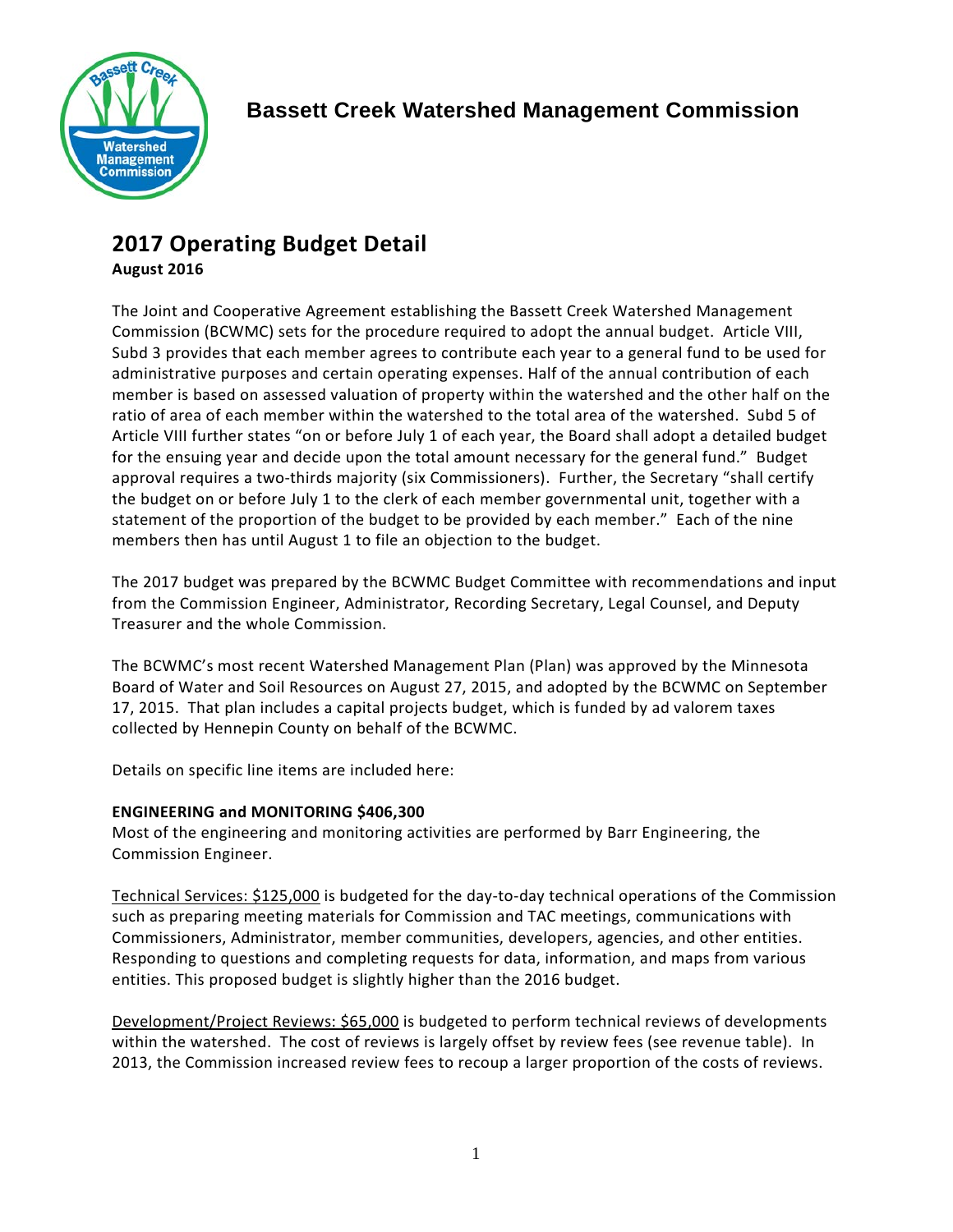Non-fee and Preliminary Reviews: \$15,000. This was a new budget item in 2015 aimed at covering the costs of reviews for which either the Commission does not receive an application fee or it's too early in the process to have received an application fee. This line item will allow the Commission to better track how well the fees they receive for reviews match up with the actual costs of those reviews. This item includes reviews of MnDOT projects and light rail projects and some technical assistance such as providing models for projects and/or attending technical input meetings. A portion of this expense will be offset by agreements with Met Council for assistance and review of the Blue Line and Southwest LRT projects.

Commission and TAC Meetings: \$14,000 is budgeted to cover the cost of the Commission Engineer to attend monthly Commission meetings and TAC meetings. Amount is based on 17 meetings including 12 Commission meetings and 5 TAC meetings and to allow for additional Commission Engineers to attend TAC meetings, as needed.

Survey and Studies: \$20,000 is budgeted for Commission-directed special studies, surveys and model use, as needed. This budget can also be used to cover unanticipated issues, questions and other items that arise during the year. Past work has included watershed tours, Medicine Lake outlet work, etc. This budget line is lower than 2016.

Water Quality & Monitoring: \$74,300 Includes four components:

- 1. Detailed monitoring of Sweeney Lake, Twin Lake, and Lost Lake as part of the BCWMC routine [water monitoring program.](http://www.bassettcreekwmo.org/application/files/7914/4676/6436/Appendix_A_Monitoring_Plan.pdf) Detailed lake monitoring includes monitoring two locations on Sweeney Lake, and one location each at Twin Lake and Lost Lake on six occasions for selected parameters (total phosphorus, soluble reactive phosphorus, total nitrogen, pH, chlorophyll a, and chloride), sample analysis, phytoplankton and zooplankton collection and analysis, an aquatic plant survey (two occasions), and preparation of a final report.
- 2. A study of the effects of the Sweeney Lake aeration system on lake water quality to be funded over two years.
- 3. Chloride source assessment including watershed-wide spring snowmelt grab-sampling at stream locations, and analysis of WOMP continuous conductivity monitoring, combined with GIS mapping of potential hotspots for excess road salt application.
- 4. General water quality requests may include responding to or addressing the following issues: bacteria source tracking, new water quality standards (e.g. tiered aquatic life use standards, stream nutrient standards, antidegredation rule updates, etc.), and combined surface water quality trend analyses.

Water Quantity: \$11,500 is budgeted for work associated with the Commission's lake and stream level gauging program. Readings from this program have been valuable to member communities for planning future development and as documentation of the response of surface waters to precipitation events or droughts. The program also includes periodic surveys of benchmarks to ensure consistency with past readings.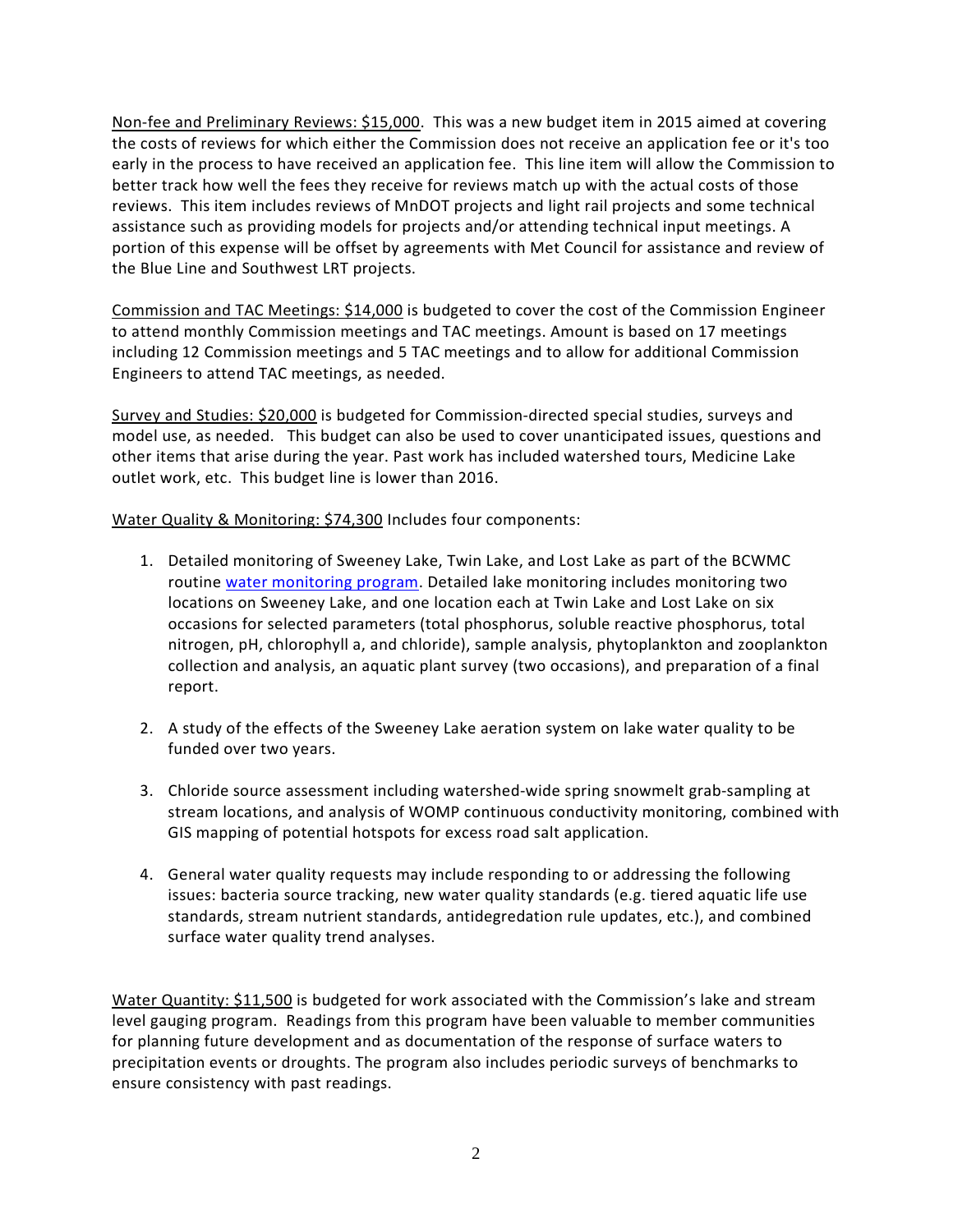- The 2017 lake gauging program will consist of measuring water levels on Medicine Lake, Sweeney Lake, Parkers Lake, Westwood Lake, Crane Lake (Ridgedale Pond), and Northwood Lake. The Bassett Creek Park Pond and Wirth Park storage areas will also be included for monitoring. Two readings per month will be taken during the period April 1, 2017 through September 30, 2017. One reading per month will be taken during the period October 1, 2017 through March 31, 2018.
- The 2017 stream gauging program will consist of periodically reading stages, or gauging the stream, at the new tunnel entrance, at the Theodore Wirth Park/T.H. 55 outlet structure, at Highway 100 (main stem), at Wisconsin Avenue, at Sweeney Lake, at Medicine Lake outlet, at Winnetka Avenue (north branch), at 26th Avenue (Plymouth Creek fish barrier), and at other selected locations during periods of high flow.

Assistance with Erosion Control Inspections: \$1,000 The TAC and Budget Committee recommend ending the Commission's Watershed Inspection program in mid-2013 due to duplication with activities required by the member cities. Through this program, the Commission inspected (monthly) those developments that were reviewed through the Commission's project review program for appropriate sediment and erosion control measures. Inspection reports were sent to the cities. When the program began, cities were not required to inspect developments for erosion and sediment control measures. Now, the cities are required by the MPCA to make these inspections on a weekly basis. Some budget remains here to provide, as requested by the Commission, some oversight of city inspection activities (reports of inspections are available from each city), and for inspecting projects such as County highway and MnDOT projects.

Annual Flood Control Project Inspections: \$12,000 is budgeted to perform regular inspections of flood control project features completed by the Commission between 1974 and 1996. The objective of the inspection program is to find and address erosion, settlement, sedimentation, and structural issues as well as looking for maintenance needs. In accordance with the Bassett Creek Flood Control Project Operation and Maintenance Manual (except as noted), the following project features require annual inspection:

#### **Minneapolis:**

- Conduit (Double Box Culvert) inspect double box culvert every five years (2004, 2009, 2014, 2019 …)
- Deep Tunnel dewater and inspect tunnel every 20 years. This inspection was performed during 2008; the next inspection will be 2028
- Old Tunnel (not included in BCWMC
- inspection program) • Open Channel

## **Golden Valley**

- Highway 55 Control Structure & Ponding Area
- Golden Valley Country Club Embankment (Box Culvert, Overflow Weir, and downstream channel)
- Noble Avenue Crossing
- **Regent Avenue Crossing**
- Westbrook Road Crossing
- Wisconsin Avenue Crossing
- Minnaqua Drive Bridge Removal

**Crystal**

- Box Culvert and Channel Improvements (Markwood Area)
- Edgewood Embankment with Ponding
- Highway 100/Bassett Creek Park Pond
- 32nd Avenue Crossing
- Brunswick Avenue Crossing
- 34th Avenue Crossing
- Douglas Drive Crossing
- Georgia Avenue Crossing
- 36th-Hampshire Avenue Crossing
- Channel Improvements
- **Plymouth**
	- Medicine Lake Outlet Structure
	- Plymouth Fish Barrier

Activities under this budget line item should be offset by a transfer from the long-term maintenance fund for flood control projects (see revenue table). The 2017 budget was increased slightly to allow for more follow-up with cities and documentation of repairs and maintenance.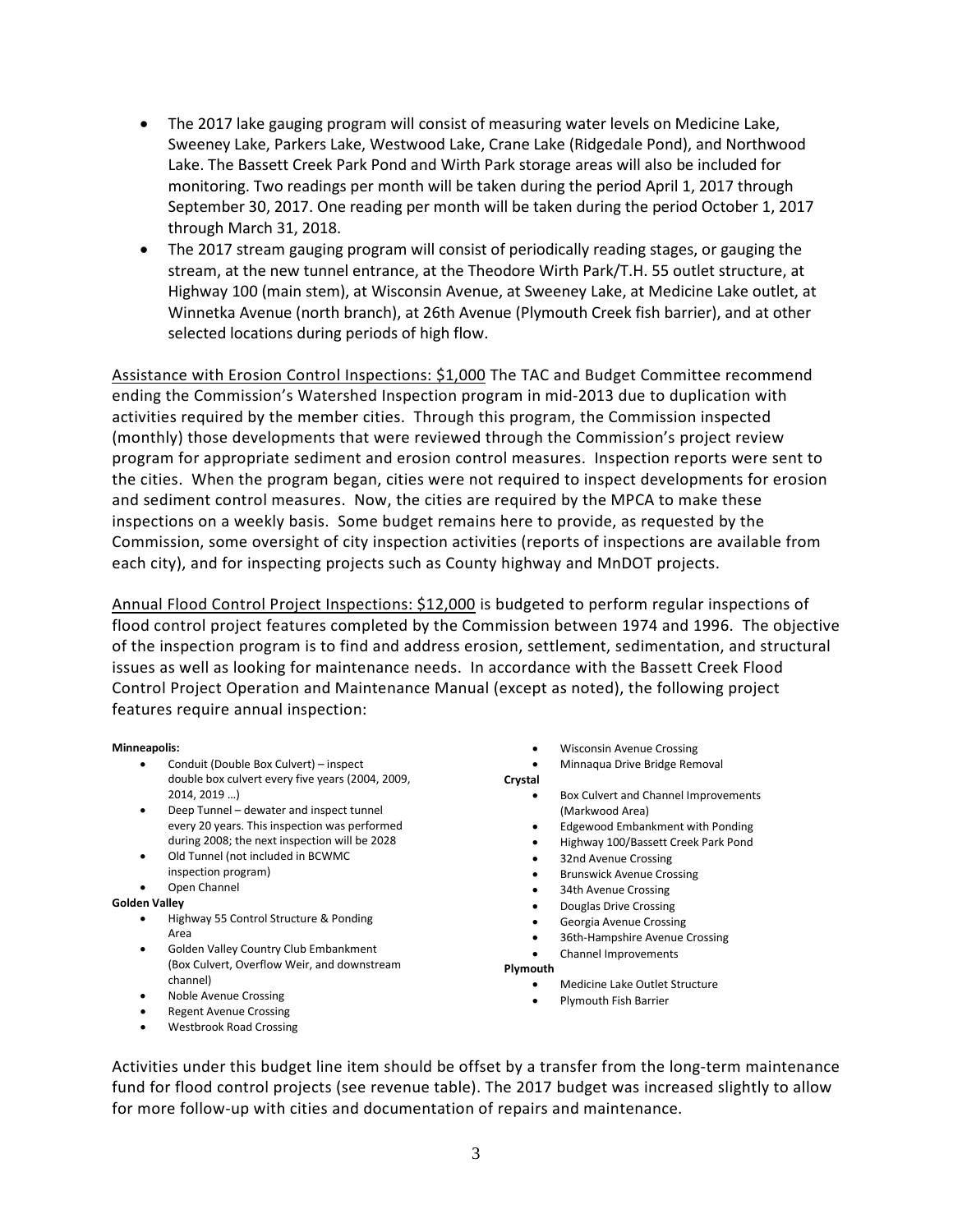Municipal Plan Review: \$8,000 is budgeted to review amendments to member cities' local water management plans and adjacent WMOs. The Commission Engineer anticipates that at least four cities will submit revised local water management plans in 2017 to reflect requirements in the 2015 BCWMC Watershed Management Plan.

Watershed Outlet Monitoring Program: \$15,500 is budgeted to continue collecting water quality and quantity data at the WOMP station in cooperation with the Metropolitan Council. The Commission assumed water monitoring responsibility at this site in 2013. In 2013 - 2016, the Commission contracted with Wenck Associates to perform the monitoring (\$11,000). Barr continues to perform data management tasks including assistance with maintaining the rating curve for this site (\$4,500). Some of these costs are offset by an annual \$5,000 reimbursement from the Met Council (see revenue table).

Annual XP-SWMM Model Updates and Reviews: \$10,000 is budgeted for making updates to XP-SWMM model, coordinate the model with P8 model updates, and assisting cities with use of the model.

APM/AIS Work \$35,000 is budgeted as a placeholder for 2017 work that may result from Aquatic Plant Management (APM)/Aquatic Invasive Species (AIS) Committee in 2016. Examples of expenses may include treatments of aquatic plants that impact water quality (such as curly leaf pondweed), assisting with inspections for AIS, or providing training for early detection of AIS.

#### **PLANNING \$0:**

All planning and hydrologic modeling will be completed in FY2016 or earlier.

#### **ADMINISTRATION \$124,400**

These items relate to the day-to-day non-technical operations of the Commission.

Administrator: \$67,200 is budgeted and assumes 80 hours per month (increase of 3 hours per month over 2016) at \$70/hr (increase of \$3/hr over 2016 rates) of watershed administration activities to be performed through a contract with a consultant (such as Keystone Waters, LLC in 2013 - 2016).

Legal: \$18,500 is budgeted to cover routine legal services including attending Commission meetings, reviewing agendas, and developing or reviewing contracts. No change in hourly rate or total budget as 2016.

Financial Management: \$3,200 is budgeted to cover services provided by the Commission's Deputy Treasurer at the City of Golden Valley including preparing monthly financial reports and checks to vendors, coordinating with the auditor, and tracking and reporting expenses/revenues of various funds and capital projects. No change from 2016.

Audit, Insurance and Bond: \$15,500 is budgeted for the annual audit as required by State law, as well as liability insurance and bonding. No change from 2016.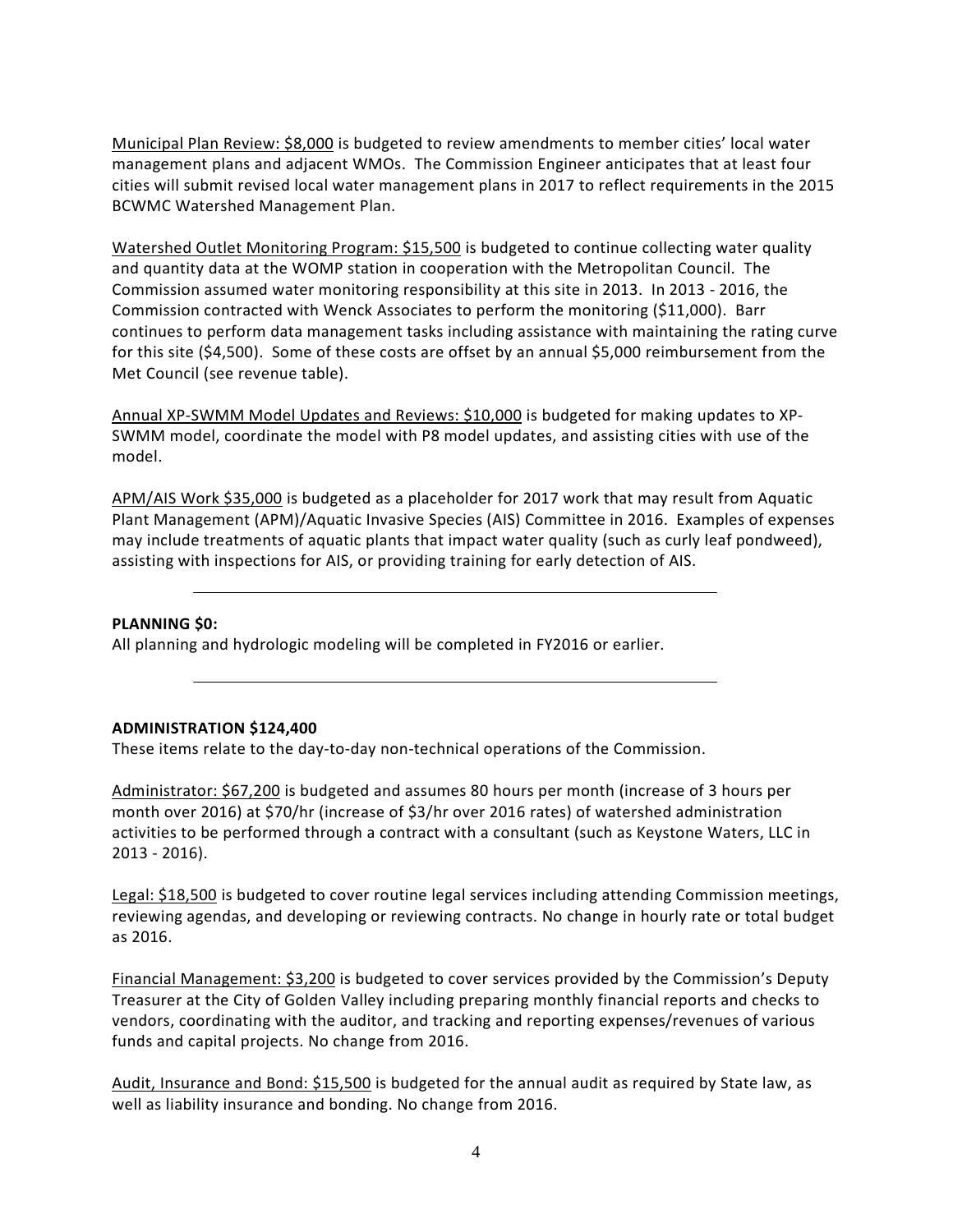Meeting Catering Expenses: \$2,000 is budgeted to provide a light breakfast at Commission meetings.

Admin Services: \$18,000 is budgeted for the recording secretary, printing, and postage. This line item includes time for the Recording Secretary at \$62/hr rate \* approximately 24 hours/month for meeting packet distribution, Facebook posts, website maintenance, meeting notices, memo and other writing, filing, and other miscellaneous tasks.

### **OUTREACH and EDUCATION \$44,900**

These items relate to outreach and education activities as outlined in the Commission's Education and Outreach Plan.

Publications/Annual Report: \$2,500 is budgeted to develop and distribute the Commission's Annual Report, as required by State Rule.

Website: \$4,400 is budgeted for website hosting fees; consultant assistance with website framework upgrades; and consultant assistance with additions or adjustments to functionality, special layout assistance, or use/purchase of a new widget, etc.

Demonstration/Education Grants: \$0 This activity is currently suspended.

Watershed Education Partnerships: \$15,500 is budgeted to support the programs of partnering organizations including Metropolitan Council's Citizen Assisted Monitoring Program to support volunteer monitoring on watershed lakes (\$5,000, through annual contract), Hennepin County's River Watch Program to support high school students monitoring streams and creeks in the watershed (\$2,000, through contract), Metro WaterShed Partners to support the MN Clean Water Campaign and other programming (\$3,500 contribution), Metro Blooms to support raingarden workshops in the watershed (\$3,000 through Shingle Creek WMO as coordinator), and contribution to the Children's Water Festival (\$350), plus \$1,650 in unassigned funds.

Education and Public Outreach: \$20,000 is budgeted for administration and educational programs through the West Metro Water Alliance (WMWA) as well as funding for event space, display materials and maintenance, WQ survey & quiz, seed packets, road signs at creek crossings, and educational materials and other activities or supplies.

Public Communications: \$2,500 is budgeted for public notices for Commission and committee meetings.